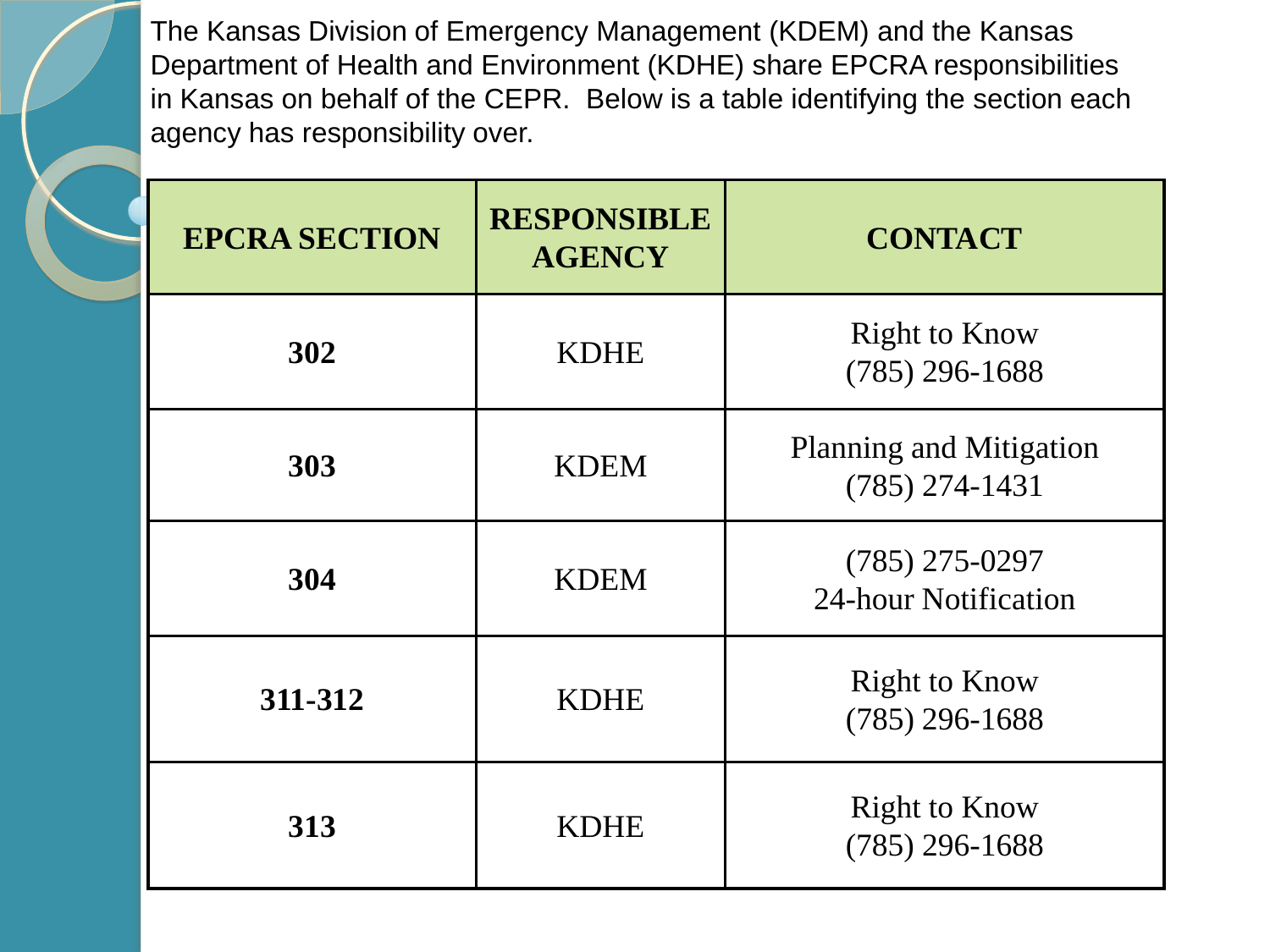

#### **Section 302 (40 CFR 355)**:

- One time notification
- To CEPR (KDHE) and LEPC

### **Section 304 (40 CFR 355)**:

- Each time a release above a reportable quantity occurs
- To the LEPC and CEPR (KDEM)

#### **Section 311 (40 CFR 370)**:

- One time submission; update only for new chemicals or information
- To CEPR (KDHE), LEPC, and fire department

#### **Section 312 (40 CFR 370)**:

◦ Annually, by March 1, to CEPR (KDHE), LEPC, and fire department

#### **Section 313 (40 CFR 372)**:

◦ Annually, by July 1, to EPA and CEPR (KDHE)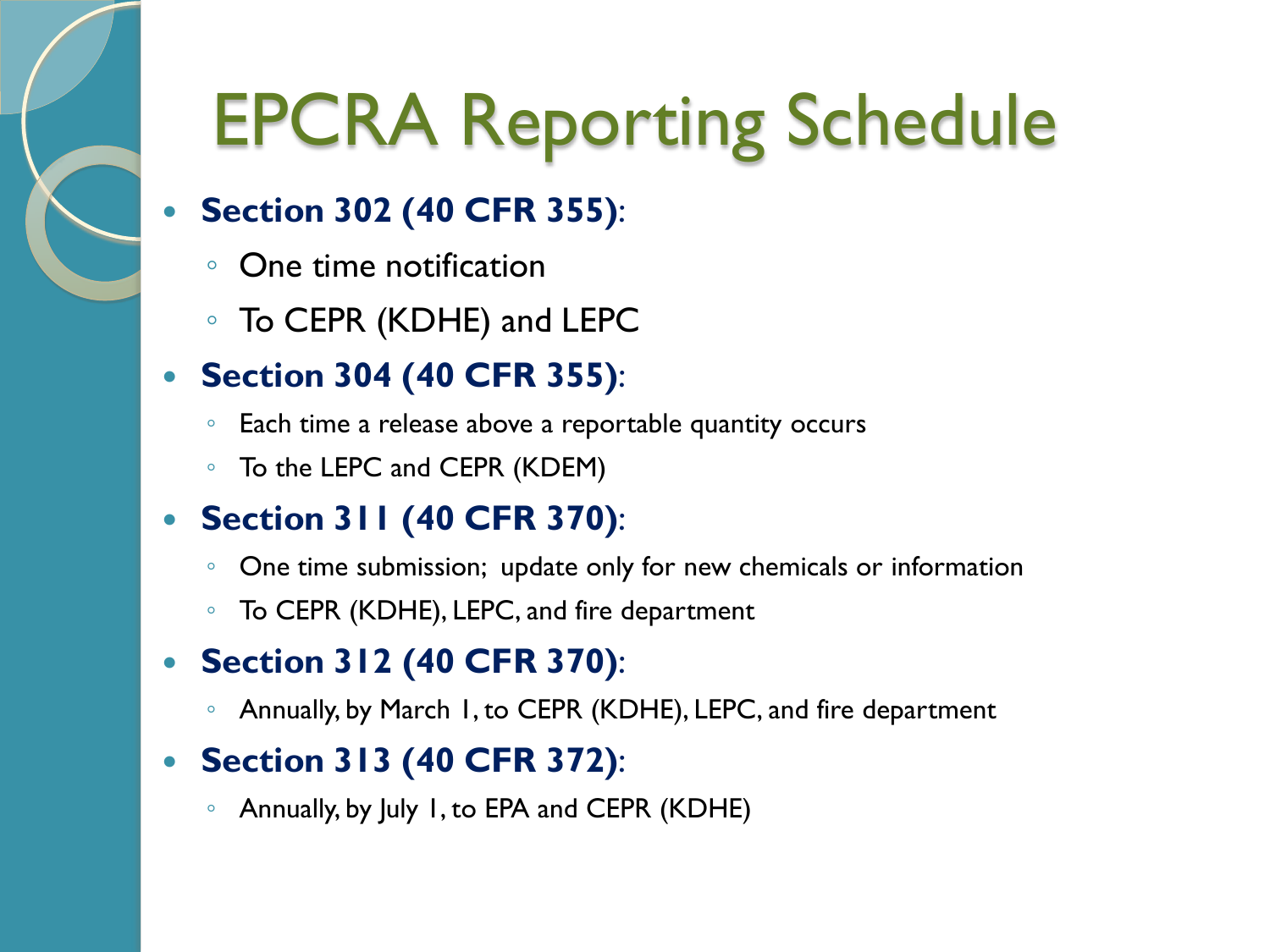

## **EPA's "Extremely Hazardous Substance" List** (Section 302 (40 CFR Part 355))

◦ Must report a list of chemicals that meet or exceed the "Threshold Planning Quantity" (TPQ) **within 60 days** after the first shipment or production of the substance on-site.

Report to the LEPC, Fire Department, and CEPR

◦ The facility must also notify the LEPC of a facility representative who will participate in the emergency planning process (the contact person on the Tier II report)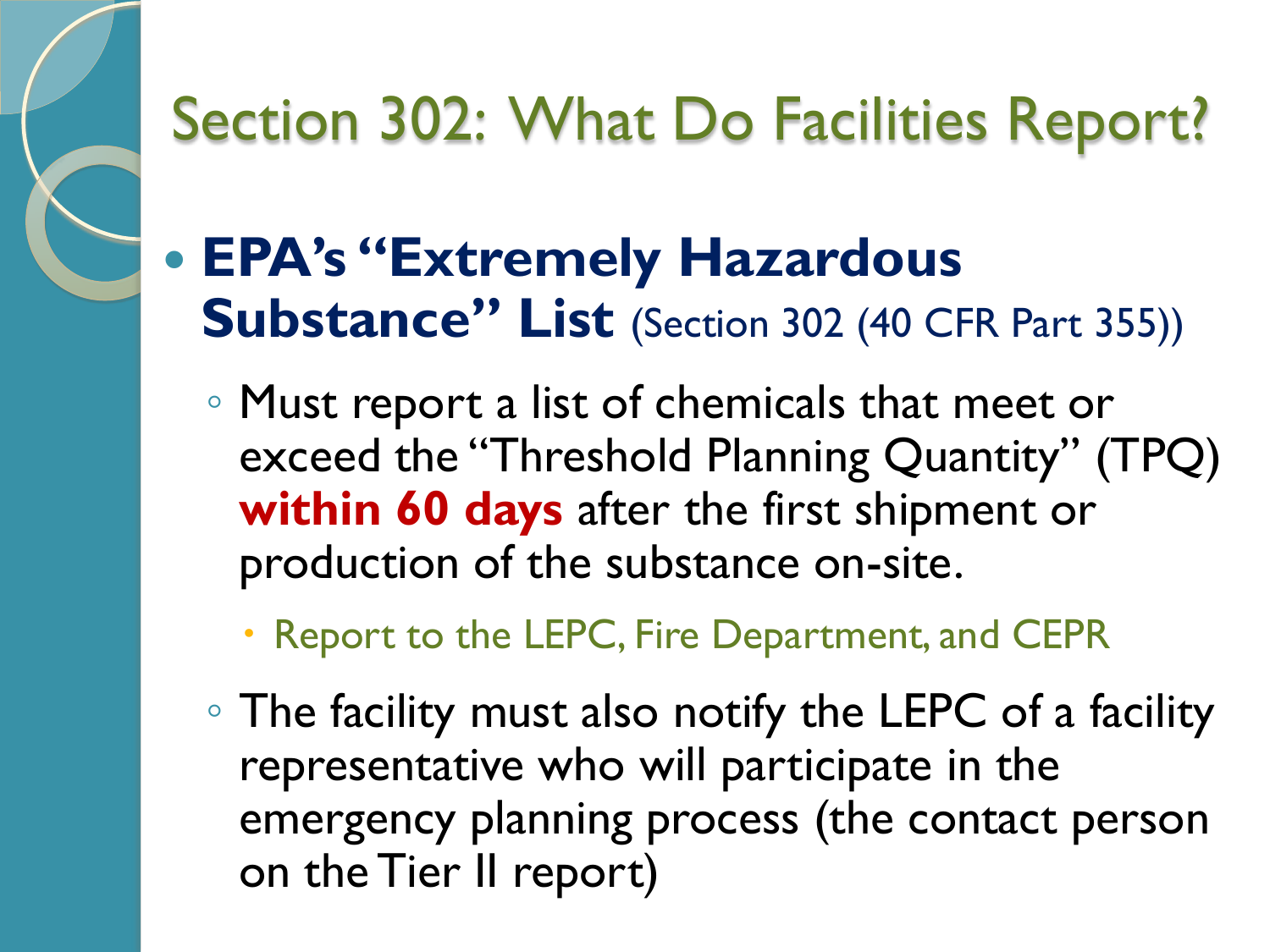

## Section 311 & 312: What Do Facilities Report?

- **Hazardous Chemical Storage Reporting Requirements** 
	- **Tier II Reports**: Required facilities must submit an annual inventory report by March 1<sup>st</sup> of each year.
		- This inventory report (Tier II) must be submitted to CEPR (KDHE), LEPC, and Fire Department

## ◦ **Material Safety Data Sheets (MSDS):**

- Under OSHA regulations, employers must maintain an MSDS for all hazardous chemicals stored or used in the work place.
- MSDS must be made available to LEPC, CEPR, or Fire Department upon request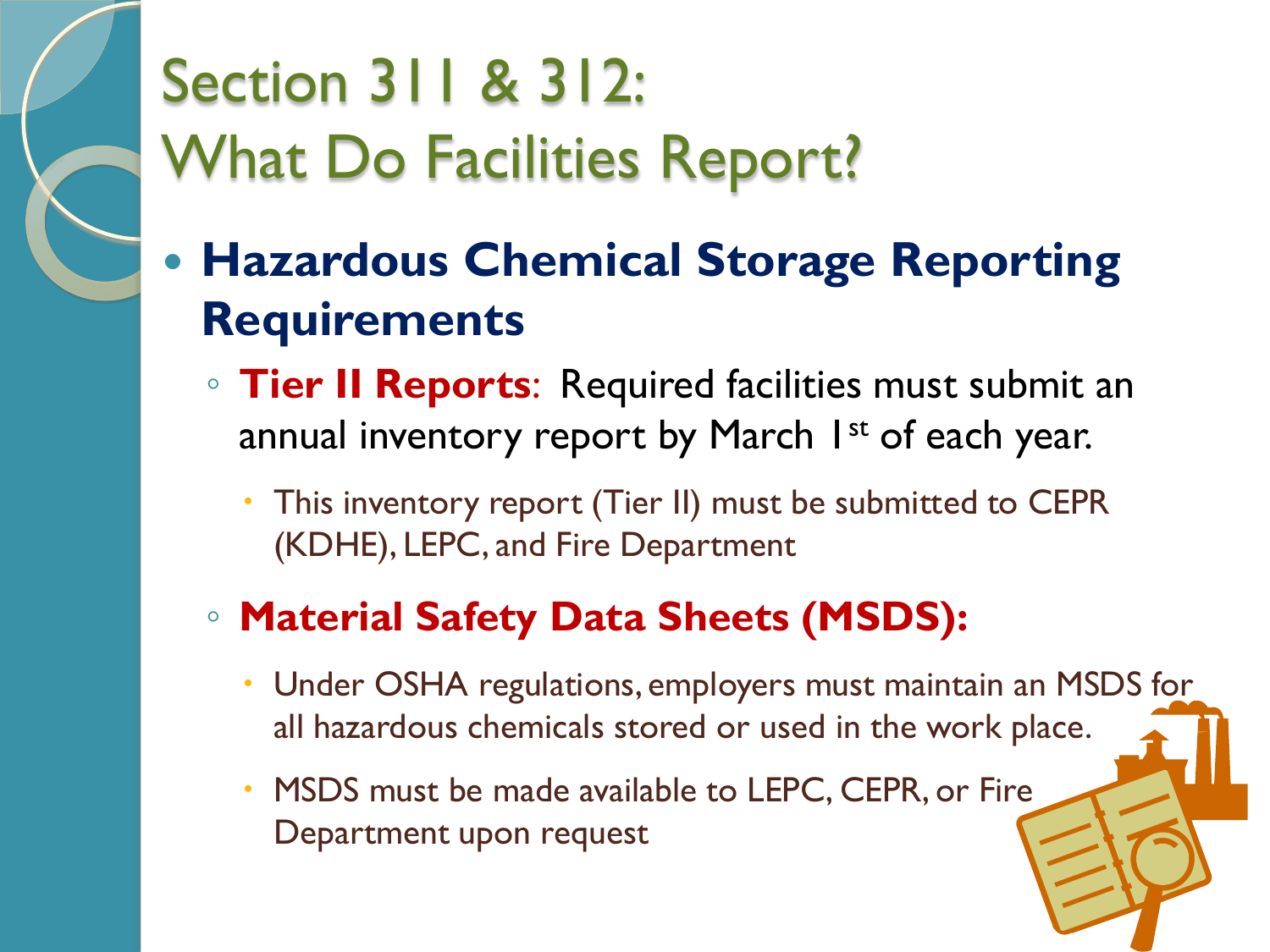# Section 304: Emergency Notification

## **EPCRA Section 304 (40 CFR Part 355)**

- Must provide initial emergency notification to LEPC and CEPR (KDEM at**1-800-275-0297**)
- Must provide written notice to the LEPC and the CEPR (KDEM) if there is a release into the environment of a hazardous substance that is equal to or exceeds the minimum reportable quantity set in the regulations
- CERCLA spills must also be reported to the National Response Center at **1-800-424-8802**
- If the spill enters the soil, groundwater, or waterway, KDHE must also be notified at **785-296-1679**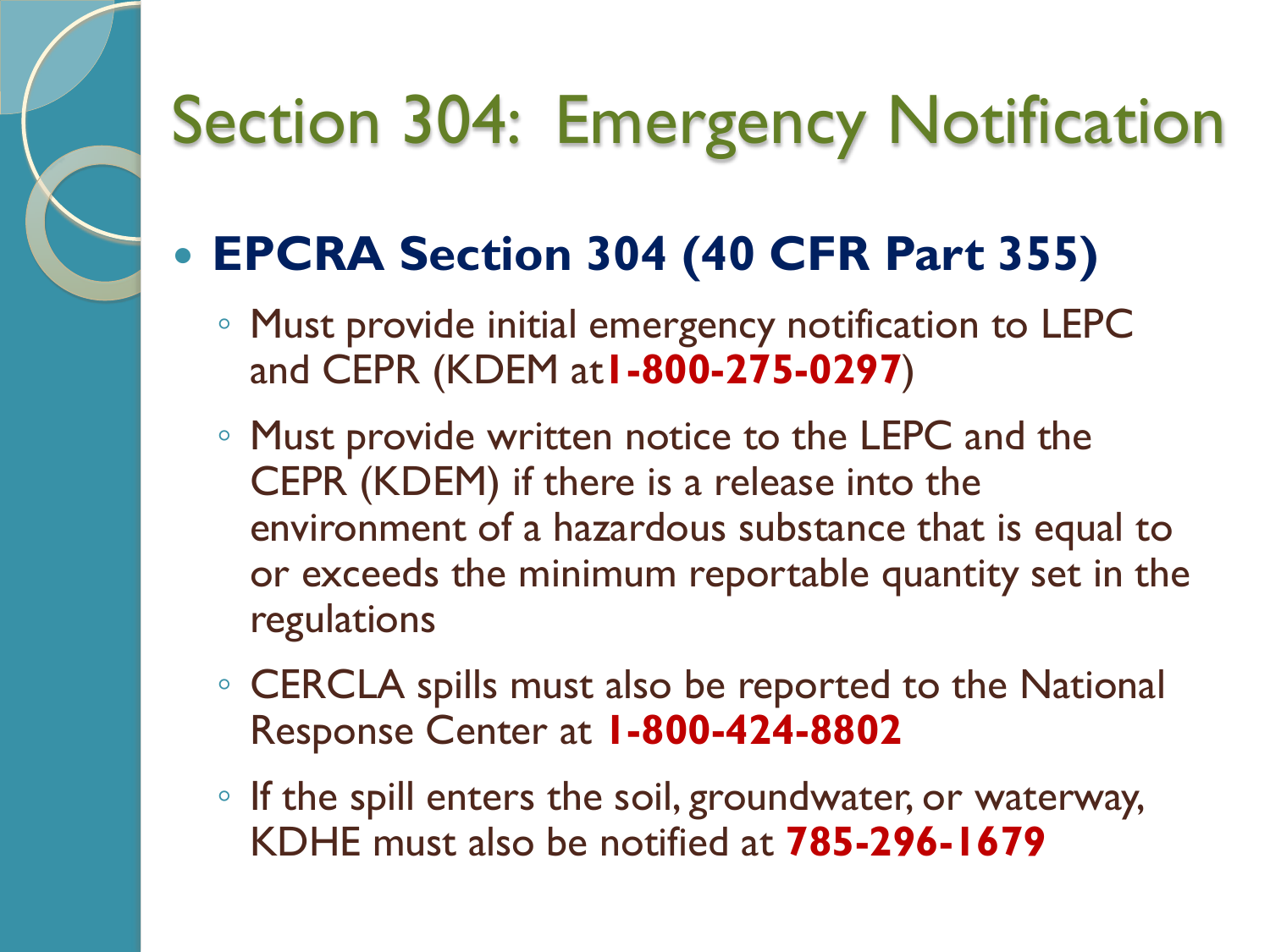# Section 313: Toxic Release Inventory



## **Toxic Release Inventory Report (TRI)**

- The EPA has established a list of about 700 toxic chemicals or chemical categories
- Selected because of their chronic or long-term adverse effects on human health
- Estimates of the releases of these chemicals into the environment must be reported annually to the CEPR (KDHE) and the EPA.